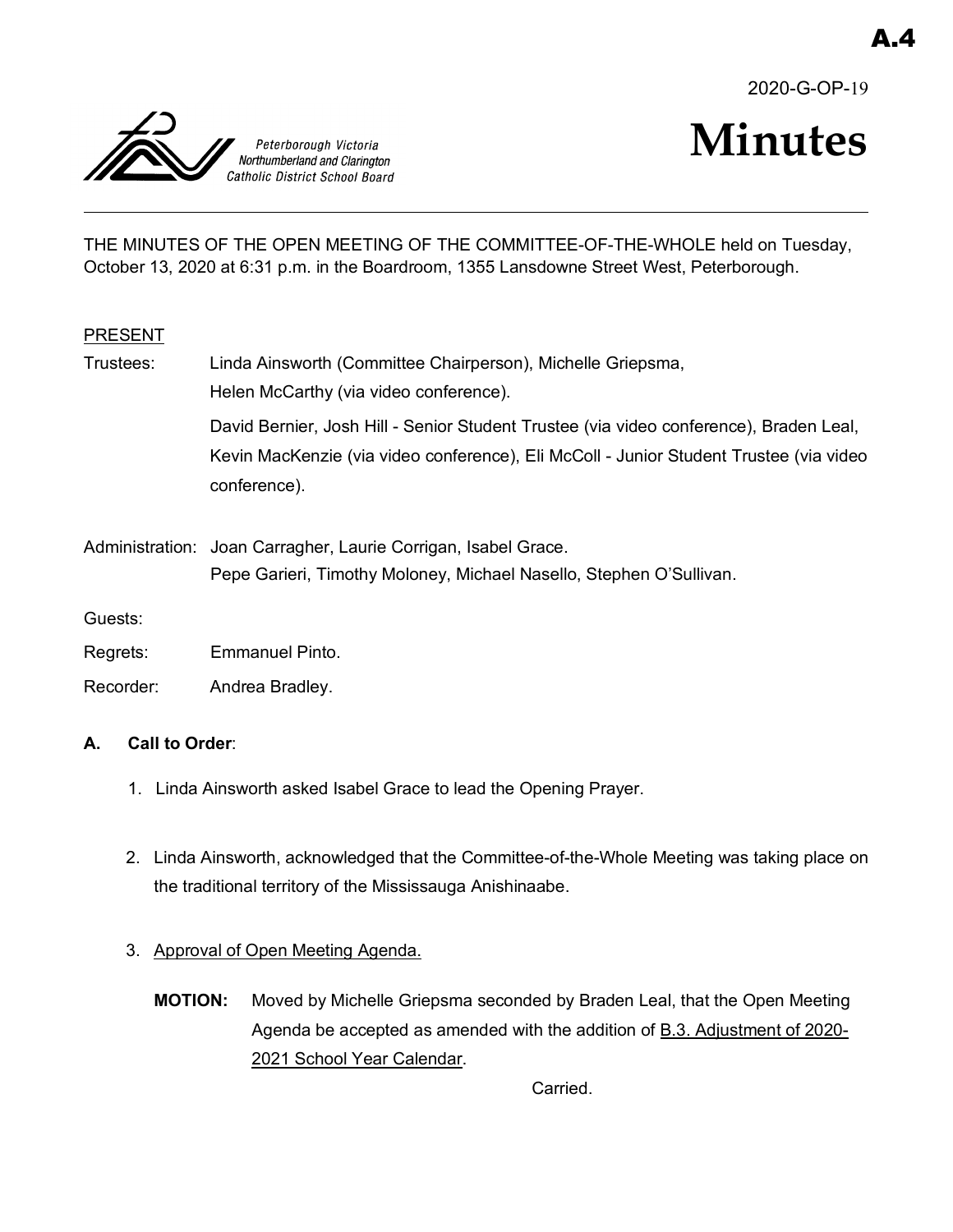4. Declarations of Conflicts of Interest.

There were no conflicts of interest.

- 5. Approval of the Minutes of the Committee-of-the-Whole Open Meeting held on September 14, 2020.
	- **MOTION:** Moved by David Bernier, seconded by Helen McCarthy that the Minutes of the Committee-of-the-Whole – Open Meeting, held on September 14, 2020, be approved.

Carried.

## 6. Business Arising from the Minutes.

There was no business arising from the Minutes.

## **B. Recommended Actions/Presentations:**

1. Education Development Charges: Policy recommendation and update.

Isabel Grace, Superintendent of Business and Finance, presented the Education Development Charges Renewal 2020 Report to the Committee-of-the-Whole and answered questions from Trustees.

**MOTION:** Moved by David Bernier, seconded by Braden Leal, that the Committee of the Whole recommends that the Board approve an amendment to the Clarington Education Development Charges by-law renewal for 2020 such that it not apply to lands that are owned by and are used for the purposes of a public hospital receiving aid under the Public Hospitals Act R.S.O. 1990.

Carried.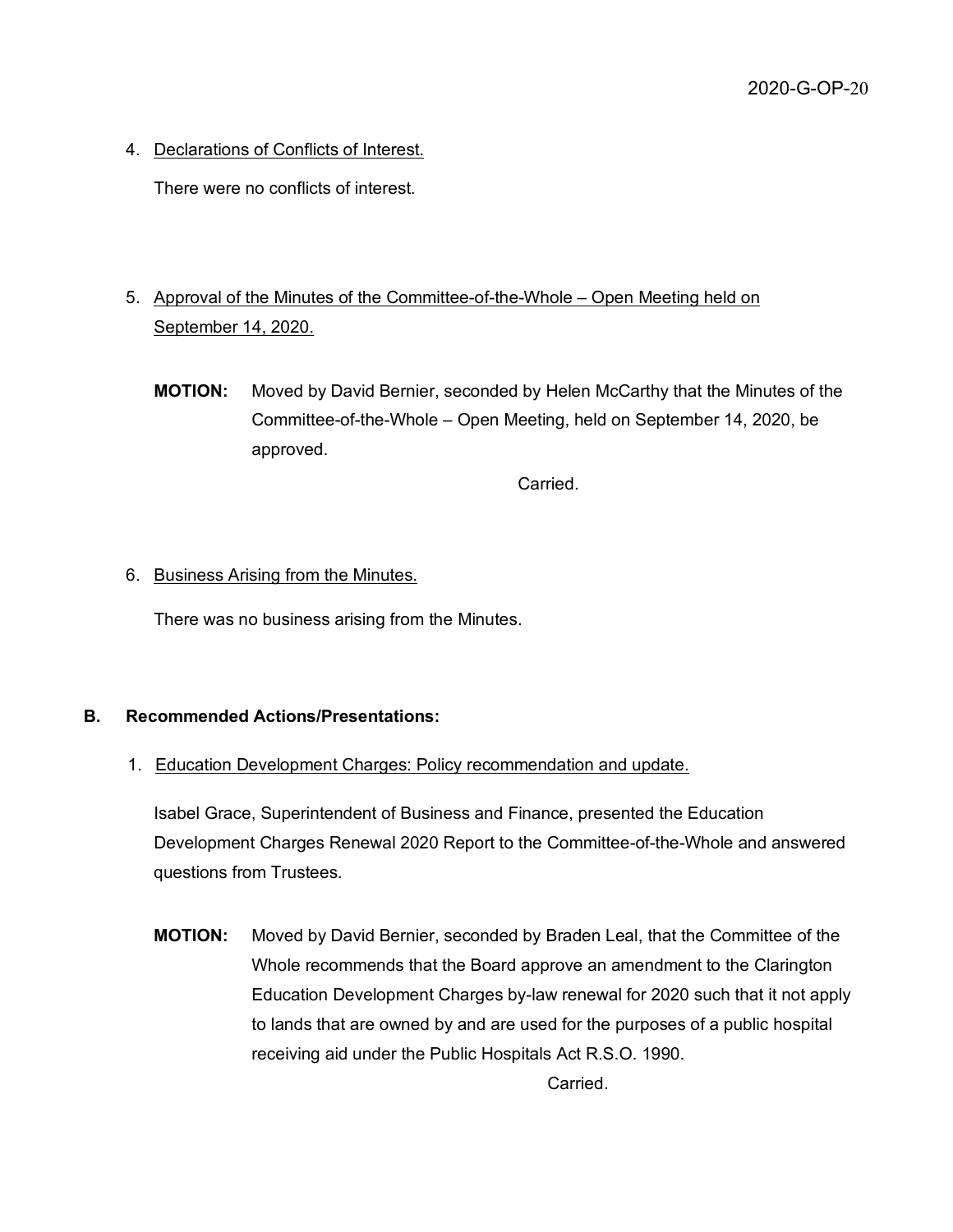### 2. 2020-21 Trustee Honoraria.

Isabel Grace, Superintendent of Business and Finance, presented the 2020-21 Trustee Honoraria Report to the Committee-of-the-Whole and answered questions from Trustees.

**MOTION:** Moved by Michelle Griepsma, seconded by David Bernier, that the Committee of the Whole recommends that the Board approve Honoraria for Board members as outlined in the following report for the period December 1, 2020 to November 30, 2021.

Carried.

#### 3. Adjustment of 2020-2021 School Year Calendar.

Michael Nasello, Director of Education, presented the Adjustment to 2020-2021 School Year Calendar Report to the Committee-of-the-Whole. Michael explained the rationale behind changing the exam days in January and June to instructional days, and why the PA Day will move from November 27, 2020 to November 12, 2020.

#### **MOTION:** Moved by David Bernier, seconded by Braden Leal,

- 1. that the Board remove all formal exam days {five days in January 2021 (January 25, 26, 27, 28, 29) and five days in June 2021 (June 23, 24, 25, 28, 29)} and designate these as instructional days.
- 2. that the Board change the PA Day from November 27, 2020, to November 12, 2020.

Carried.

#### **C. Information Items:**

1. Holy Cross Catholic Secondary School: Turf field project update.

Isabel Grace, Superintendent of Business and Finance, updated the Committee-of-the-Whole on the Holy Cross Catholic Secondary School turf field project. Isabel stated that the project is within budget and she will continue to bring month-to-month updates to the committee.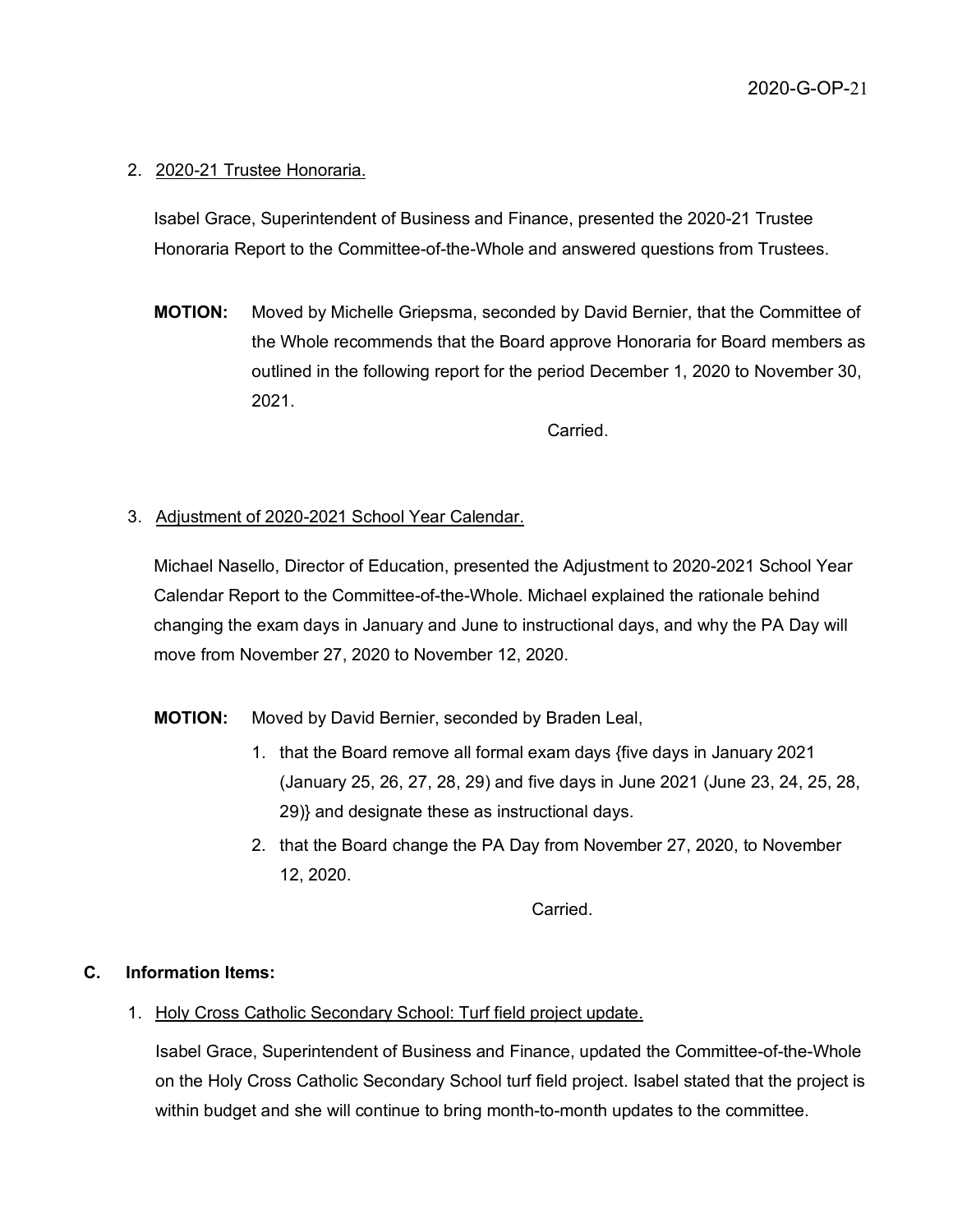## 2. Student Transportation: Status of routes and cancellations.

Isabel Grace, Superintendent of Business and Finance, updated the Committee-of-the-Whole on the status of routes and cancellations indicating that the number of routes without drivers is reducing. Isabel will bring a detailed report to the October 27, 2020 Board Meeting.

## 3. Preparations for November 12, 2020 school transitions.

Michael Nasello, Director of Education, informed Trustees that the first date for parents to move their children from in-person learning to virtual school or from virtual school to in-person learning is November 12. Michael indicated that approximately 75% are moving to virtual school while approximately 25% are moving to in-person learning. The deadline for parents to complete the Transition Request Form is 12:00 noon on October 22.

#### 4. Ventilation Progress Report.

Isabel Grace, Superintendent of Business and Finance, presented the Ventilation Progress Report to the Committee-of-the-Whole and answered questions from Trustees. Information from the report will be added to the Board website.

#### **D. Old Business:**

There was no old business.

#### **E. New Business:**

There was no new business.

## **F. Next Meeting:**

1. Monday, November 9, 2020 – 6:30 p.m.